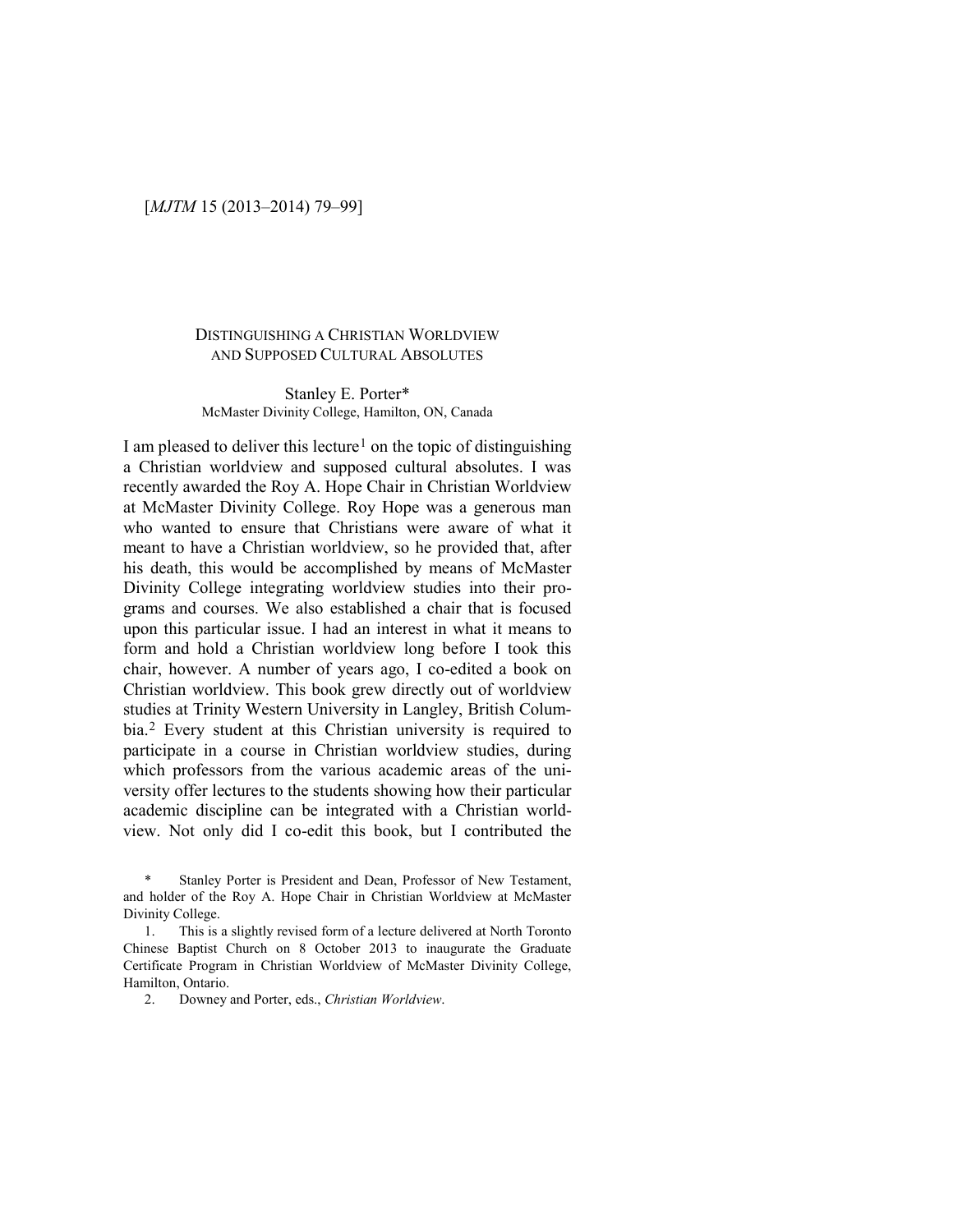chapter on Christian worldview and biblical studies. This book is used, I believe, as a textbook in worldview studies at a number of institutions in Canada.

Some may be surprised to hear that we needed a lecture on Christian worldview and biblical studies—at no less a place than Trinity Western University. Some no doubt think that a subject such as biblical studies would inherently have a Christian worldview, or that a place such as Trinity Western would not require such a lecture. This unfortunately is not the case, because of the nature of what it means to have a Christian worldview. That is the topic of this presentation—what it means to have an explicit Christian worldview, especially in relation to expected cultural absolutes.

#### *Preliminary Comments*

Every human being has a worldview, that is, a view of the world around them and how they relate to it. This view may be based upon raw materialism, or the seeking after pleasure, or a work ethic, or something similar, but everyone has a worldview. I am sure that we all know a variety of people who have a wide range of worldviews. These are often evidenced in what people value most—whether it is money, or fame, or satisfaction, or whatever. Most people, however, do not have an explicit worldview. In other words, most people have not gone to the trouble of thinking about the worldview they have, and attempting to articulate what exactly they value most, how they think of themselves in relation to the world around them, and what they even think about themselves. Most people probably have what I could characterize as an uncritical or unreflective worldview. However, they still have a worldview.

The sources of our worldview are many and varied. Our worldview begins to be formed early on in our families and our early living situations, and continues to develop throughout the course of our lives. These sources of our worldview include such things as: the beliefs, actions, and ideas of our parents; the beliefs, actions, and ideas of our friends and other close associates; and the values of our immediate and more distant cultures. Our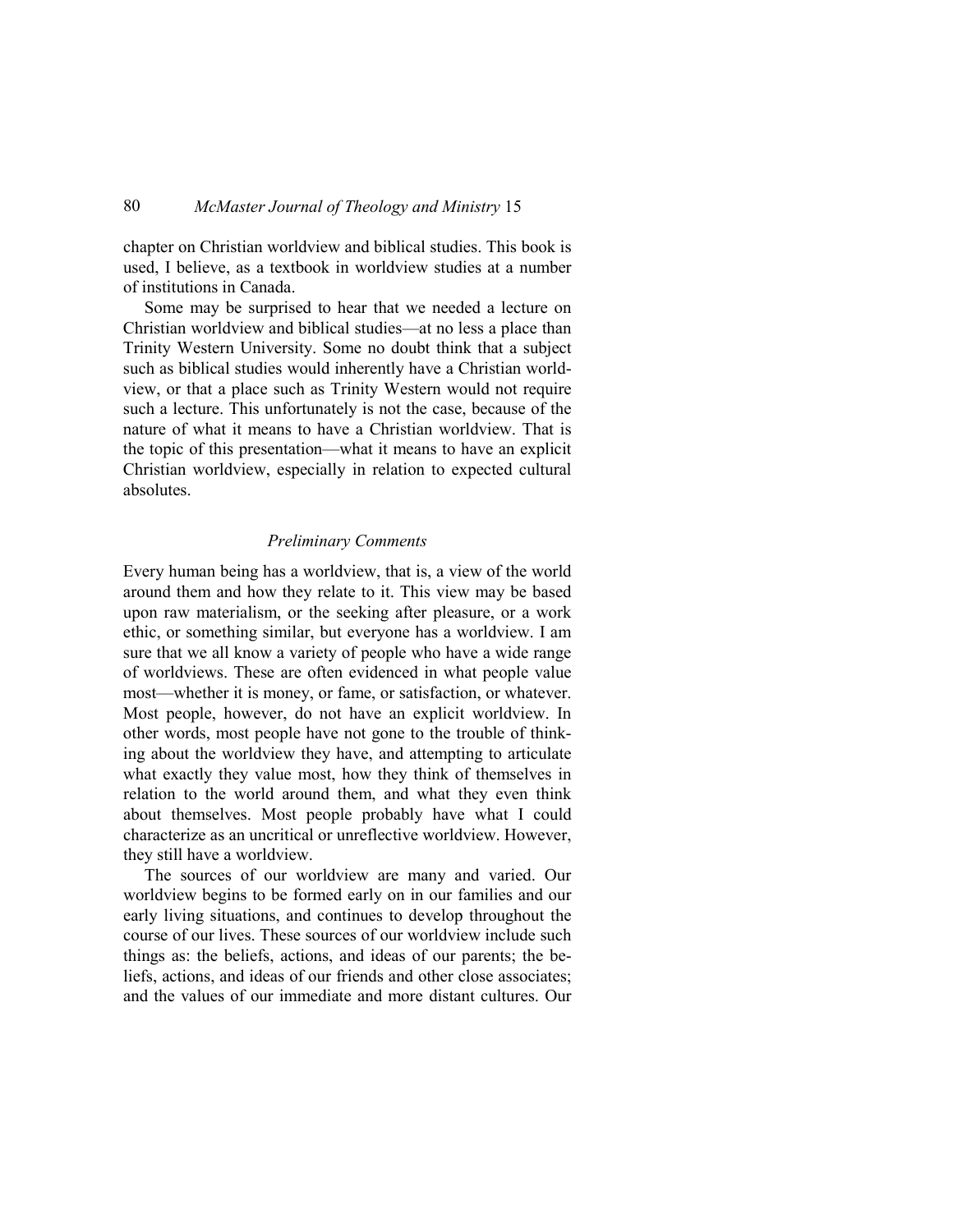culture provides a range of influences on our worldview by means of various views of money, security, education, satisfaction, pleasure, work, recreation, and the like. Our worldview is also formed by what we believe about what we cannot see. In other words, our worldview is a direct result of our ontology or what we believe has ultimate substance, such as whether there is or is not a God or some other higher power or being. We are also influenced by how we think that we know and experience these various things in the world around us, or what is called our epistemology, whether we believe that we know only through what we experience through our senses or whether we know through other avenues.

### *Thinking about Our Worldview*

I have developed a series of questions that I hope will prompt thinking about some of the things that I have already raised as issues, and that are designed to elicit more particular and focused thought about our own worldviews.

- 1. Do you believe in a personal god, an impersonal god, don't know whether there is a god, or know for sure that there is no god?
- 2. How do you gain knowledge of the world around you? Through the Bible, experience, culture, your senses, or directly from phenomena around you?
- 3. How do you test an idea for its validity?
- 4. How do you judge whether an action is right or wrong?
- 5. Is planning or spontaneity a virtue?
- 6. Do you think that the individual is more important than the group, or the reverse?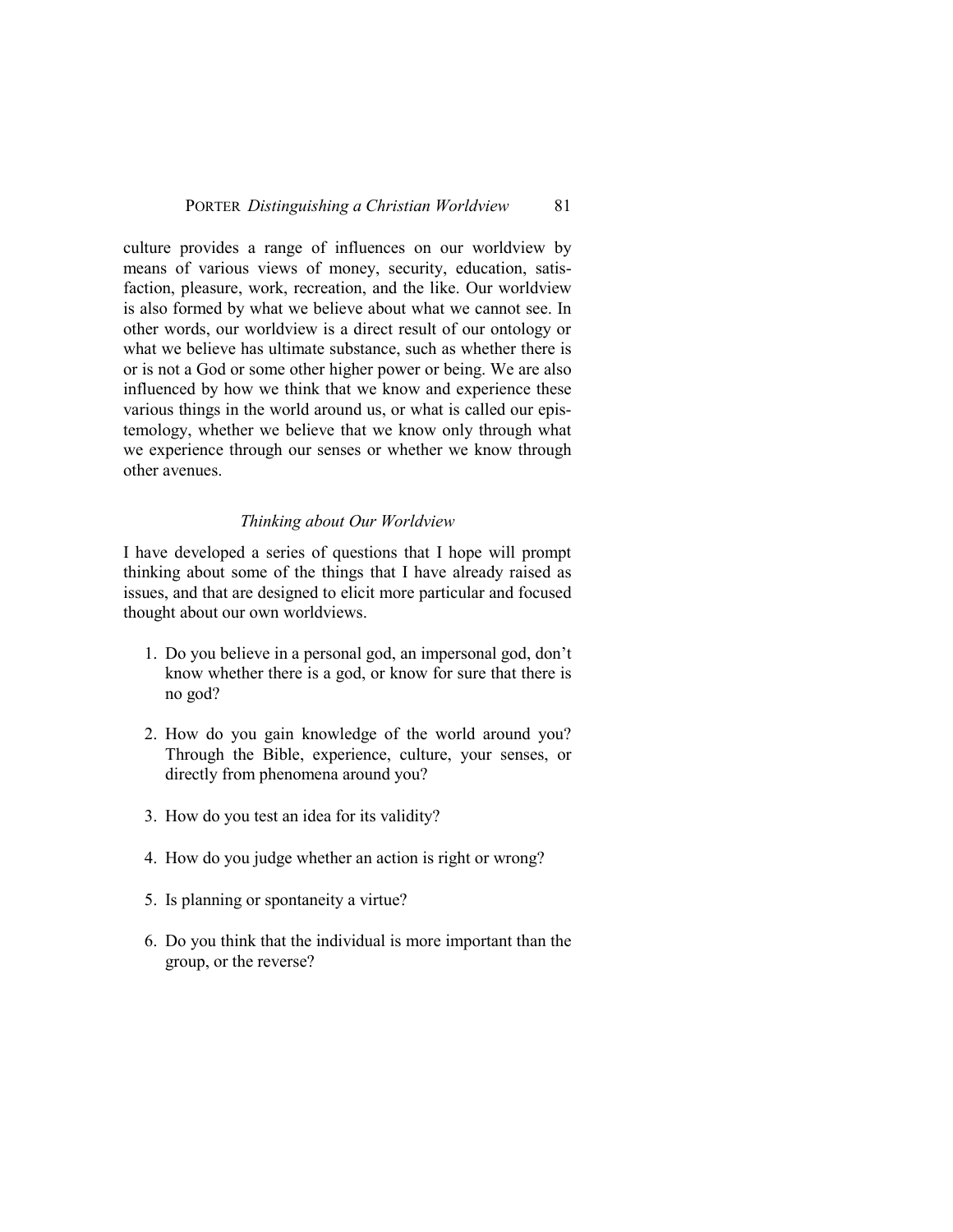- 7. Why is conformity more important than diversity, or is it?
- 8. Is education valuable because it provides a job, or because it provides knowledge, or for some other reason?
- 9. Why is drinking of alcoholic beverages wrong, or is it?
- 10. Why is smoking wrong, or is it?
- 11. Why do the things that happen to you happen?
- 12. What one belief do you hold to that you know is wrong? (You must have at least one that is wrong, or are you claiming that you are perfect?) Are you willing to change it?

I will not spend the time at this point going through all of these questions, but I provide them as a means of generating thought about our worldviews, as I speak more about what it means to have and to hold a Christian worldview.

#### *Formulating a Christian Worldview*

A worldview, therefore—even if we are not fully cognizant of it—is a highly complex intellectual construct—one of the blessings and curses of what it means to be a reflective human being. As reflective human beings, we overtly or unintentionally engage with and think about the world around us, ourselves and others, and the unknown—and through that process we intentionally or unintentionally formulate a worldview.

From what I have said, we can appreciate that everyone has views about the various elements that I have mentioned above, and therefore everyone has a worldview. However, formulating an explicit worldview is a difficult task, because it requires that we think about—and ideally integrate—a large number of varied and not always discrete factors. In fact, most people, because they do not think explicitly about such things as their worldview,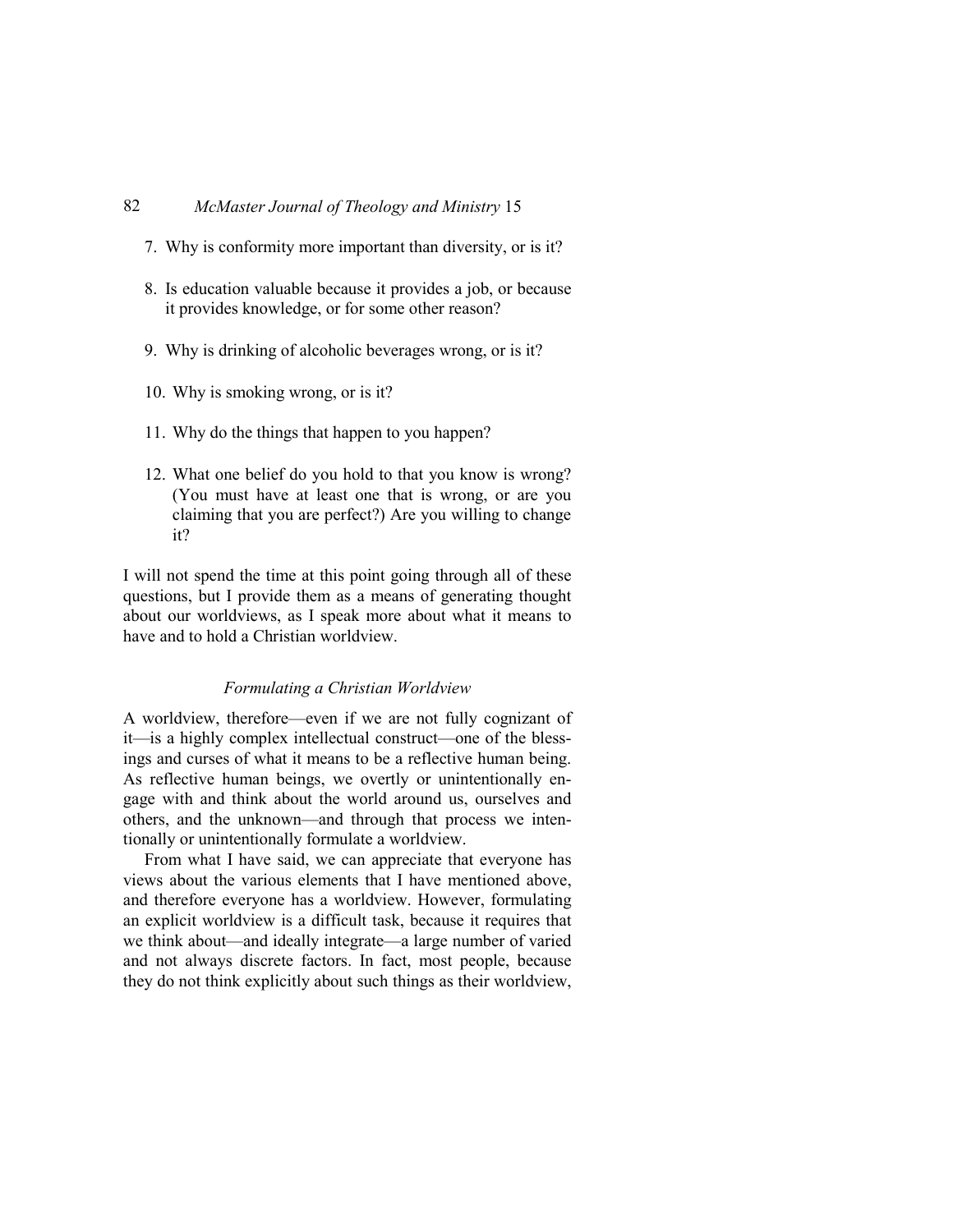probably hold to worldviews that are in some ways contradictory. For example, a person might claim that they believe in a God, but on the other hand they believe that all that they know or can trust is derived through their senses, what they can touch, or feel, or taste, or see. Having a contradictory worldview can often get people into trouble. For example—and here is a very common problem—young people often believe that they are invulnerable or that the laws of nature do not apply to them because they have come to believe in our contemporary society that they have a certain entitlement to life. However, if they engage in foolish behavior, such as driving too fast or driving after they have had too much alcohol to drink, they may challenge this belief that they are invulnerable—and lose.

The remedy to such a situation is that, rather than simply acknowledging that we all have a worldview, we should seek to have an informed and integrated and consistent worldview. I would go one step further and claim that Christians should have an integrated Christian worldview. What does this mean? I want to emphasize that a Christian worldview requires that we draw upon the best available sources of knowledge of a worldview, and integrate them into an internally and externally consistent and coherent approach to life, one that is livable in the day to day routine of life.

In light of the complexity of formulating a Christian worldview, I wish to identify and speak briefly about two major components of a Christian worldview. The first is the sources of our Christian worldview, and the second is the various levels or strata of our worldview. I will briefly treat each of these.

#### *Sources of a Christian Worldview*

The first is the source of our beliefs regarding a Christian worldview. There are four major sources of our worldview: the Bible, Christian history and tradition, reason, and experience.

1. The first is the Bible. I strongly believe that for a fully integrated Christian worldview, the Bible must have the central place. This means that we believe that the Bible is God's primary source of revelation to humanity—even if he has chosen to reveal himself through other means as well, such as nature or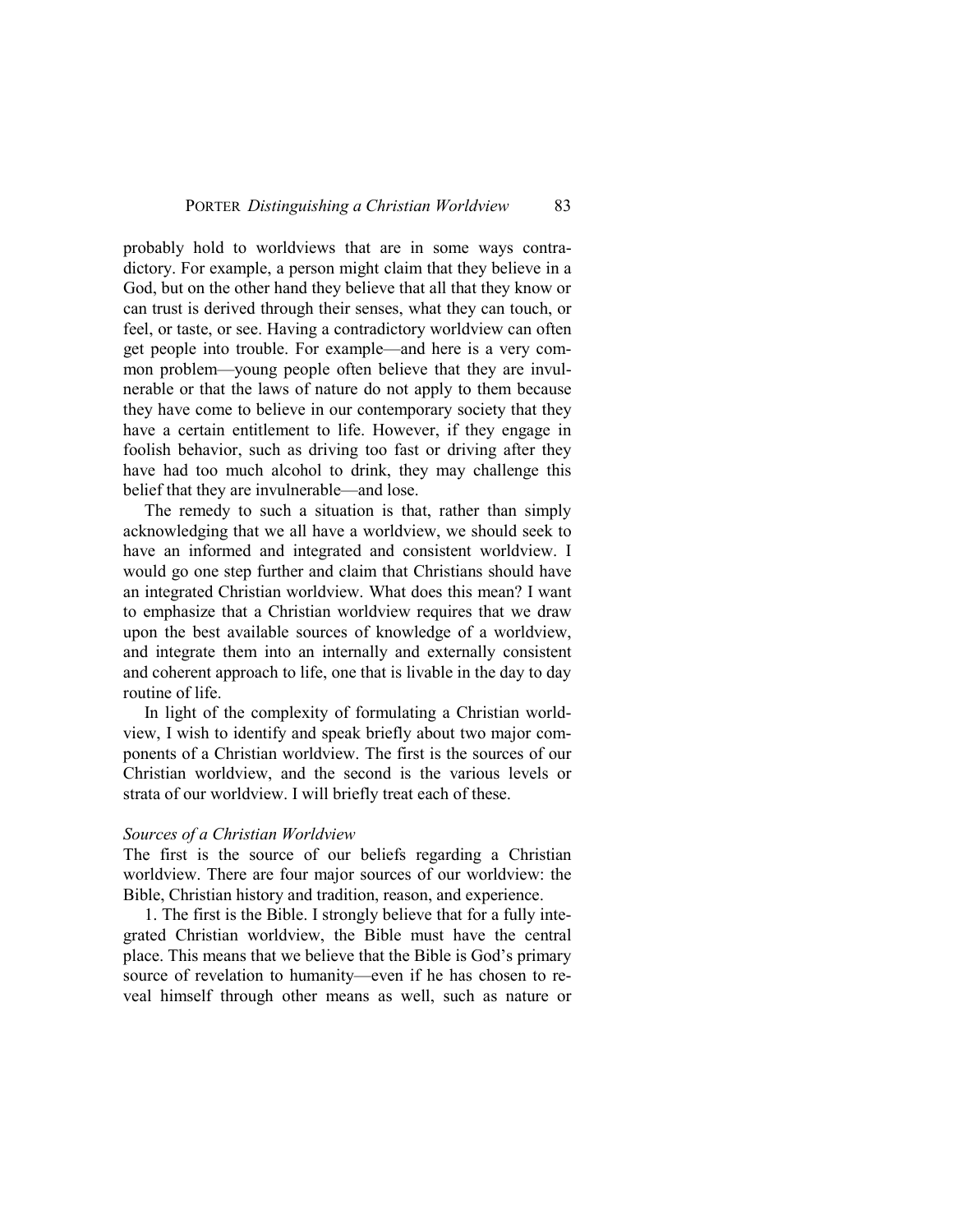personal witness or testimony (I do not mean to in any way denigrate these things, but do subordinate them to the Bible). This means that God has chosen to reveal himself in the Bible in a unique and special way so that humanity could have communication from God that gives to humanity what God believes is essential to human beings to know about himself, about themselves, and about the world around them.

This presentation is not meant to be a treatise in biblical interpretation, so I will resist going into further discussion of the Bible, except to say that one of the major problems in developing a Christian worldview is the tendency to read our own culture into the Bible. Thus, in the history of biblical interpretation, we all too often have seen instances where contemporary cultural absolutes or norms are seen to be biblically justified. To take just one example, Rom 13:1–7 has long been taken as a call to absolute obedience to the government. I know many people, even in our contemporary world, who have argued against taking an overt stand against their government of the time, because Paul has purportedly said that we are to give unqualified obedience to the governing authorities. This raises a number of obvious problems, especially when governments pass laws that are unjust or require that their citizens do things that the citizens consider immoral. However, I believe that this interpretation of Romans  $13:1-7$  $13:1-7$  $13:1-7$  is incorrect,<sup>3</sup> and that the opening verse does not say that we are to be obedient to the positionally or hierarchically superior authorities, but that we are to be obedient to the qualitatively or morally superior authorities. This changes everything, but it makes good sense. Paul is not telling Christians to be obedient at all costs, but that they are to be obedient when the government is promoting goodness and justice. When it is not standing for these virtues, then Christians do not have an obligation to be obedient to that authority. However, Paul does not tell us how to determine when the authorities are being unjust. That requires our well-tuned Christian moral judgment.

<span id="page-5-0"></span>I believe that this touches upon another area where there is confusion over what the Bible is supposedly saying or not. In

<sup>3.</sup> As I have argued in Porter, "Romans 13:1–7."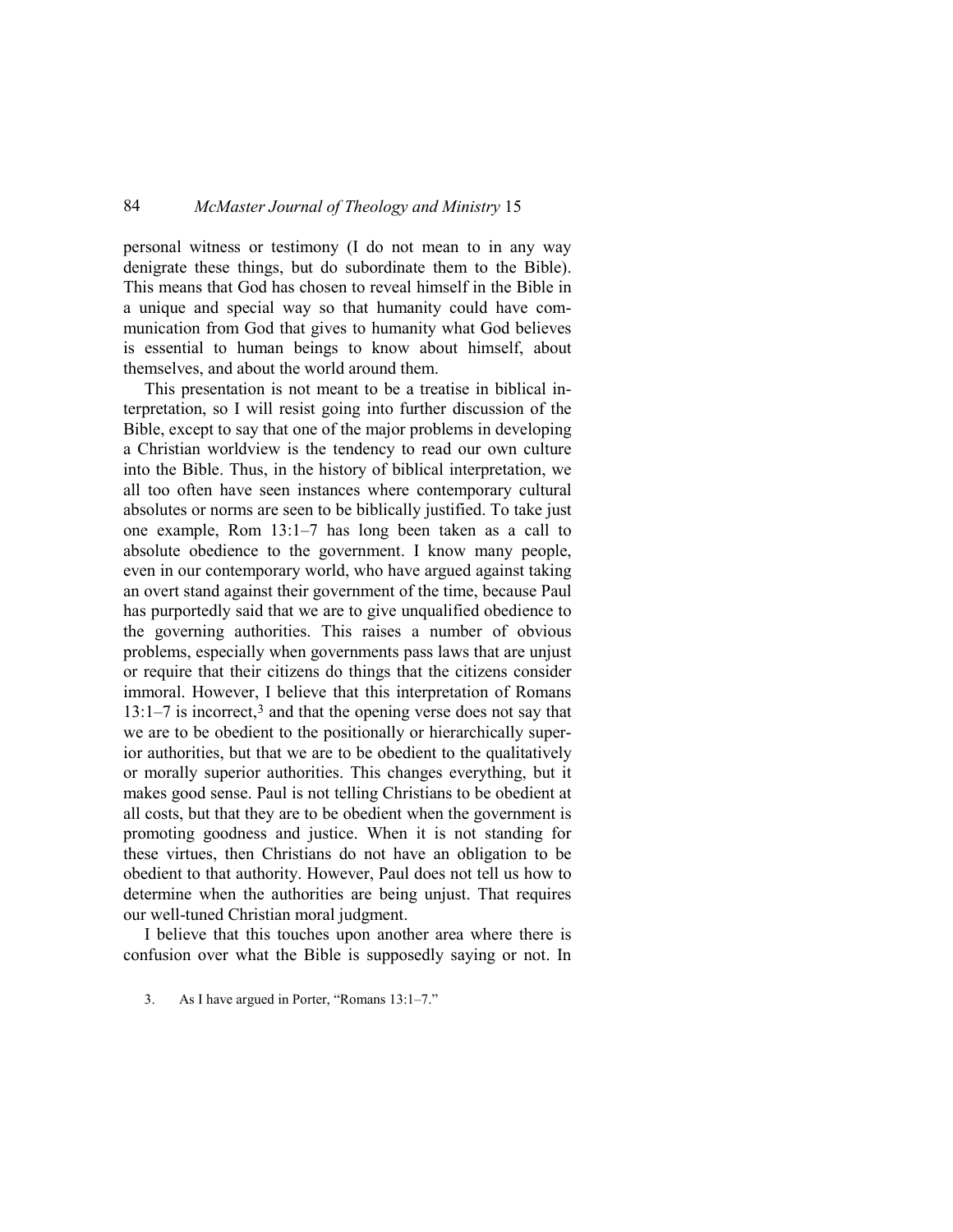Romans 13, I believe Paul is saying that each individual Christian must make up his or her mind for him- or herself regarding obedience to the state. The easy way out is simply to be obedient to the state, and then blame the government for all that goes wrong. It is much more difficult to recognize that we have individual responsibility. Thus, the second area where there is confusion regarding what the Bible purportedly teaches is regarding the individual and the corporate. I have just said that Paul argues in Romans 13 that we as individuals have the responsibility of determining when the government is in the wrong and, if it is, we have a moral obligation to disobey it. There is the mistaken notion that the Bible is all about a sense of corporateness and does not have a role for the individual—and this mentality has, I fear, been transferred into a number of even contemporary churches. There is no doubt a corporateness to much of what is depicted with God's people in the Bible—first the nation of Israel and then the church. We do not want to overlook these elements, in which the emphasis is upon the group providing necessary and important structures of support and care for the individuals within it. These corporate elements are very important. However, these corporate elements are never meant to replace the role of the individual. Whereas we may worship together in a corporate setting, and it is appropriate and right that we gather together regularly in such corporate settings, we come to Christ as individuals, one by one. Paul recognizes this when he talks about how it is that he himself struggles with his own will in Rom 7:7–25. I realize that there is much discussion of this passage, but I think that it is a passage that, whether you think Paul is speaking on behalf of someone else or himself, characterizes the person who is found within such a situation—the individual who confronts a desire to do other than God's will.

2. The second source of a Christian worldview is Christian history and tradition. Christianity has a long and noteworthy history and tradition that stretches back in an unbroken line to the first followers of Jesus. Some of these first followers were those who, under inspiration, wrote the Bible, but then took the Christian message to other places throughout the world. As the Chris-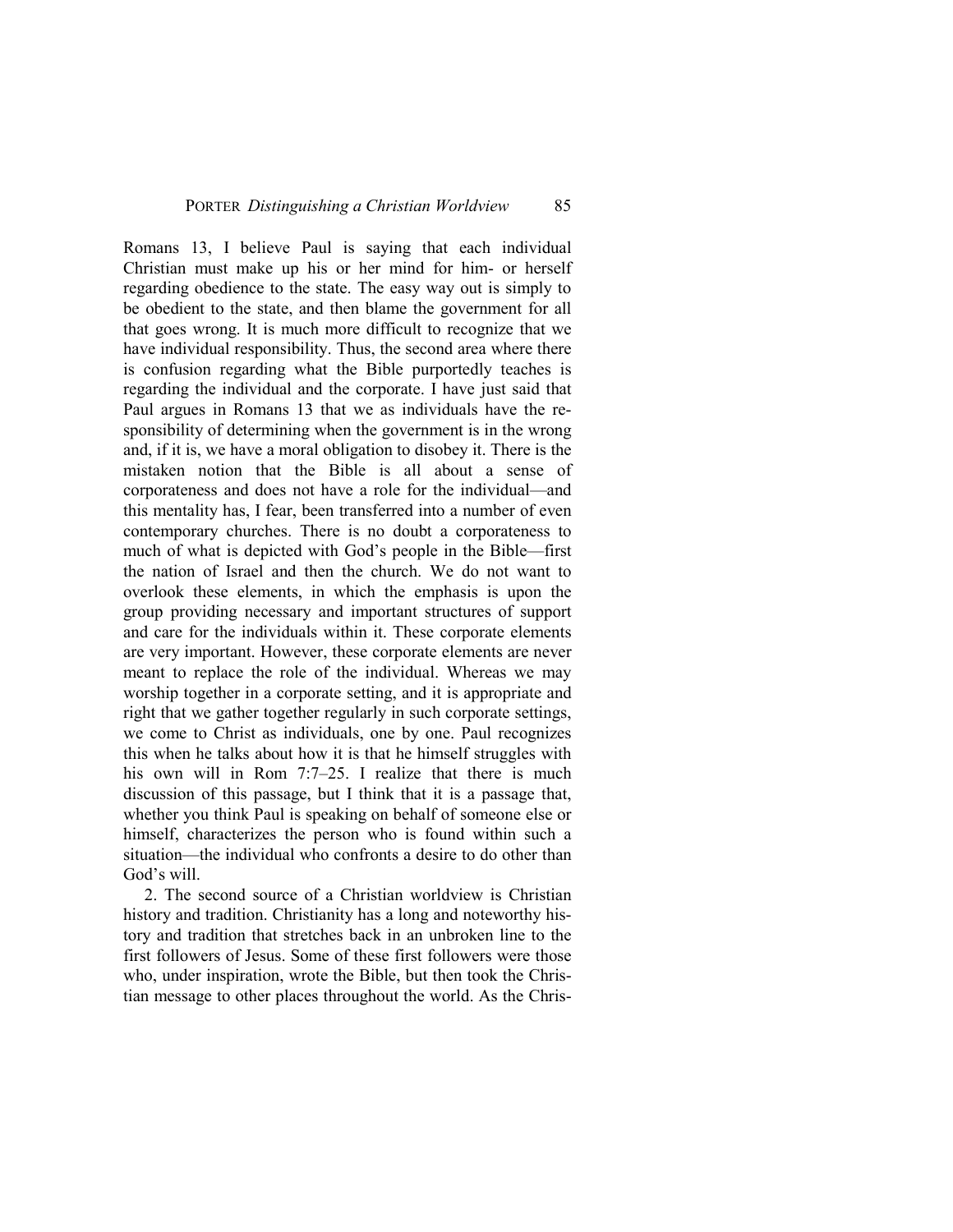tian message spread, the Christian church engaged in a constant dialogue with itself and its surrounding culture regarding what it means to be a faithful person in the face of opposition and adversity. From the earliest accounts in the book of Acts, I think that we can see the early church struggling with the issue of how we preserve the essence of the gospel as we adapt to the changing culture around us.

There are several major issues regarding Christian history and tradition that I would like to mention because of the role that they play in formulating a Christian worldview.

The first is the early church councils and creeds. There has been a revival of interest of late in the early creeds, such as the Apostles' Creed or the Nicean Creed. There is much value in knowing and studying these creeds, as they are relatively early Christian synthetic reflections upon theological controversies in the early church or reflections of how the church chose to formulate in a compact form its essential beliefs. We can gain insights for our own time by examining how Christians thought through these issues and then formulated their own statements as a reflection of their beliefs. However, we need also to realize that most of these statements grew out of major and divisive theological controversies. These were controversies often related to the nature of Christ and his relationship to God. The resolution of some of these controversies was of course important in the history and development of the early church, but we must also recognize that these formulations came out of specific contexts, and that these contexts must be realized in order to fully understand the creedal statements. A further realization is that these creedal statements often did not end the controversy to which they were addressed. Sometimes these creedal statements represented a step along the way in arriving at a resolution, and they themselves were not the final formulation that some would have wished. Thus, while being appreciative, we must recognize the limitations of the creeds in formulating a Christian worldview.

A second issue in Christian history and tradition is the institutionalization of Christianity. There are two major movements here that I wish to discuss that have an impact on formulating a Christian worldview. I have come to realize in recent study that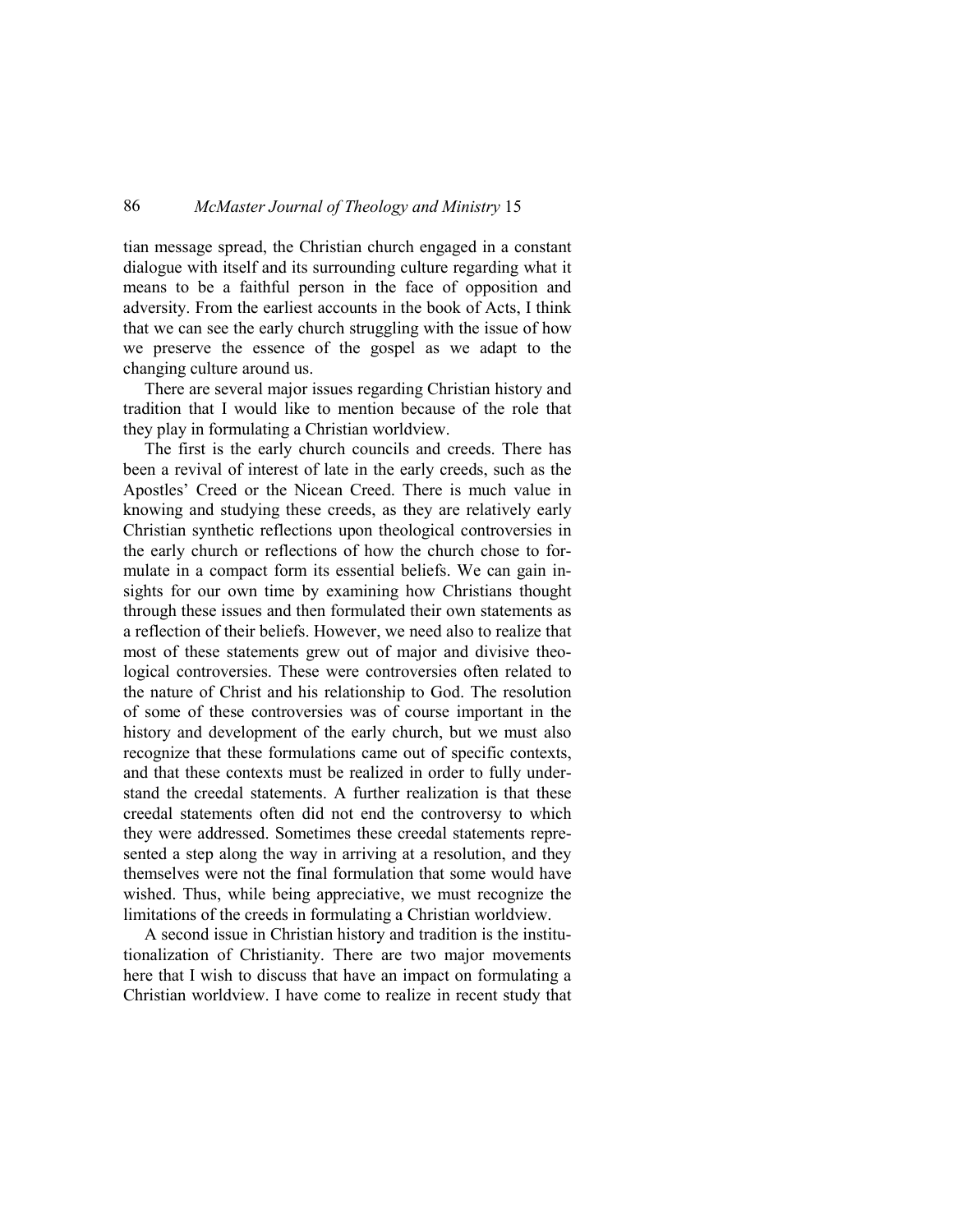Jesus was involved in a more complex ministry than is often realized. Most people probably believe that Jesus gathered around him a group of twelve men, and this was the basis of the early church. There is of course truth in the fact that Jesus chose twelve followers and that they were men. However, the stratification of Jesus' working relationships is, I believe, more complex than that. I believe that Jesus' closest group of followers consisted of family, especially his mother Mary, probably his brothers, and a number of close women associates, a group that came to include Mary Magdalene, Salome, and others. This was the first group of his closest followers, and the ones primarily responsible for supporting his ministry. Jesus then appointed twelve disciples or followers that he would take under his wing to teach. These have the characteristics of disciples of other teachers of the day, in that they followed him and paid close attention to what he said and did, and were probably in large part responsible for passing on the testimony concerning him that eventually became our written Gospels. There were also several other layers of social stratification surrounding the early Jesus movement. These include a next level of followers, such as the 72 who went out on the missionary venture. Then there were the crowds who listened to him, which ranged in size up to the huge crowd that heard the Sermon on the Mount. Finally there were Jesus' opponents, who always hovered around the outside of his group. I go into this detail to say that I believe that in the history of the church the first group has been overlooked and lost sight of. In other words, it was overlooked in the second and third centuries that Jesus' closest and first group of ministry partners was made up of family members and women. Instead, the emphasis was placed upon the disciples, who were all males. This led to the fixation upon maleness within the church to the point where the offices and functions of the church were thought to be exclusively male in many if not most circles. This is an instance where the later church tradition has not served us well in helping to formulate a Christian worldview but has instead reinforced inappropriate cultural absolutes regarding gender roles within the church.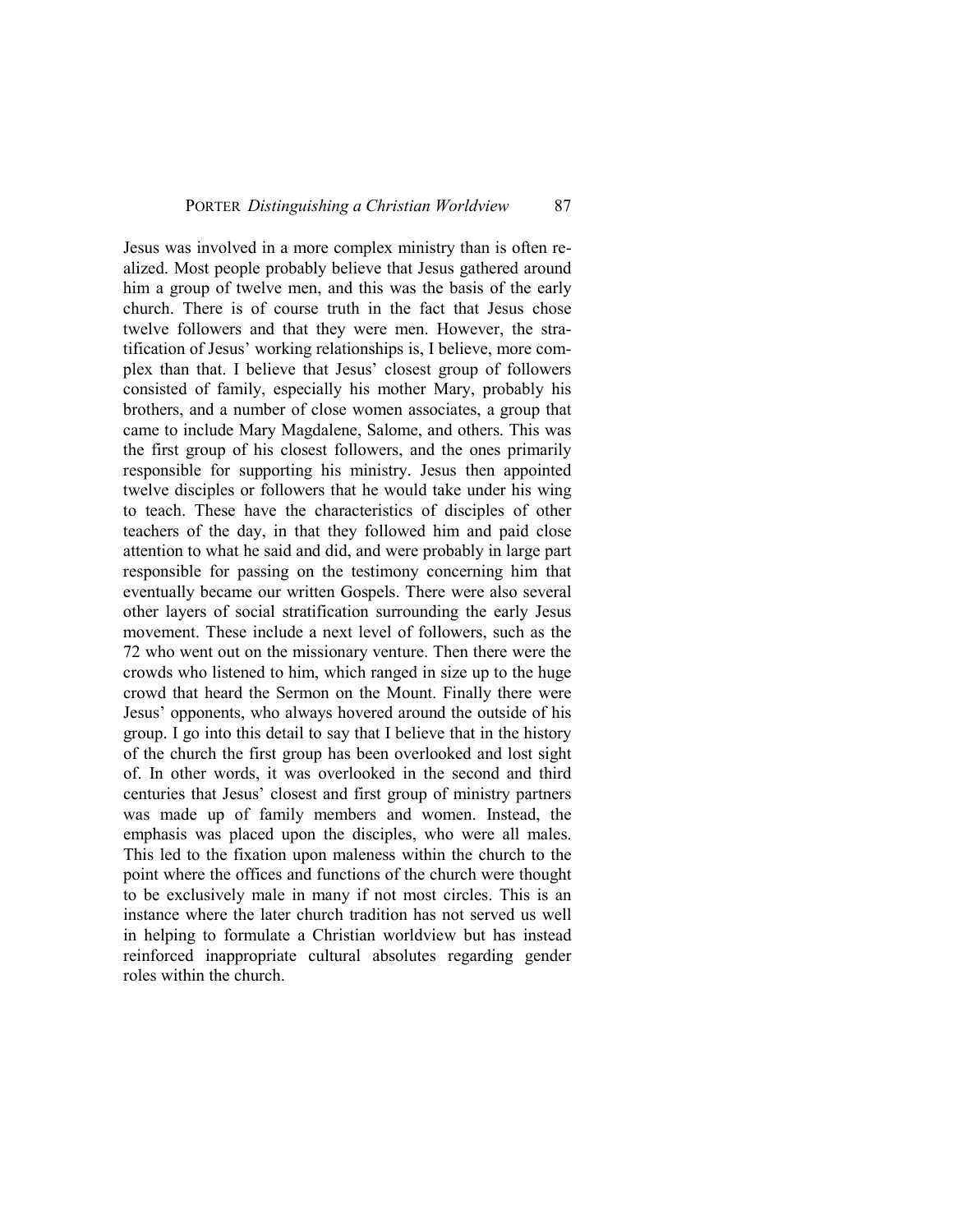This situation was made more formalized and intransigent by the conversion of Constantine in the fourth century and the formalization of Christianity as a state religion. I have no doubt that Constantine came to genuine faith, and that he had noble and good intentions when he decided to make Christianity a legalized religion within the Roman Empire. This was, at least according to his mind, to be preferred over the kinds of persecution that the church had suffered in other periods. However, this institutionalization, I believe, created a radical transformation of the Christian church from which we have never fully recovered. Of course, we all appreciate that, at least in the West, as a result, persecution became greatly reduced. But something fundamental was lost as well. Christianity, I believe, was never meant to be a dominant socio-cultural force. Prior to Constantine, Christians had been on the outside, the embattled minority, who had to be clear on the reasons for their faith. This all changed with Constantine, so that it became politically and socially and culturally beneficial to become a Christian. This meant that Christian values and societal values became mixed and confused, so that when the societal values changed, it caused problems with Christian values, as they are associated with each other. One of these areas is the issue of abortion within Canadian society. When Canada was considered a "Christian" country—whatever that meant, and I won't go into that here—we could all agree that abortion should not be practiced. But then society changed, and now Christians are caught not knowing how to respond to the issue of abortion—even Christians within government are caught on the horns of this dilemma, wanting to retain power because they believe they can do a greater good, while sacrificing thousands of lives in the process.

3. The third source of a Christian worldview is reason. Reason is, of course, an indispensable part of formulating a Christian worldview. As I mentioned earlier, everyone has a worldview, but many do not know what their worldview is and many would find—if they were to analyze it in more detail—that theirs contains numerous contradictions. I can offer one obvious example. There are many who hold to a worldview that endorses pleasure as a primary goal of life. They may not state it that explicitly, but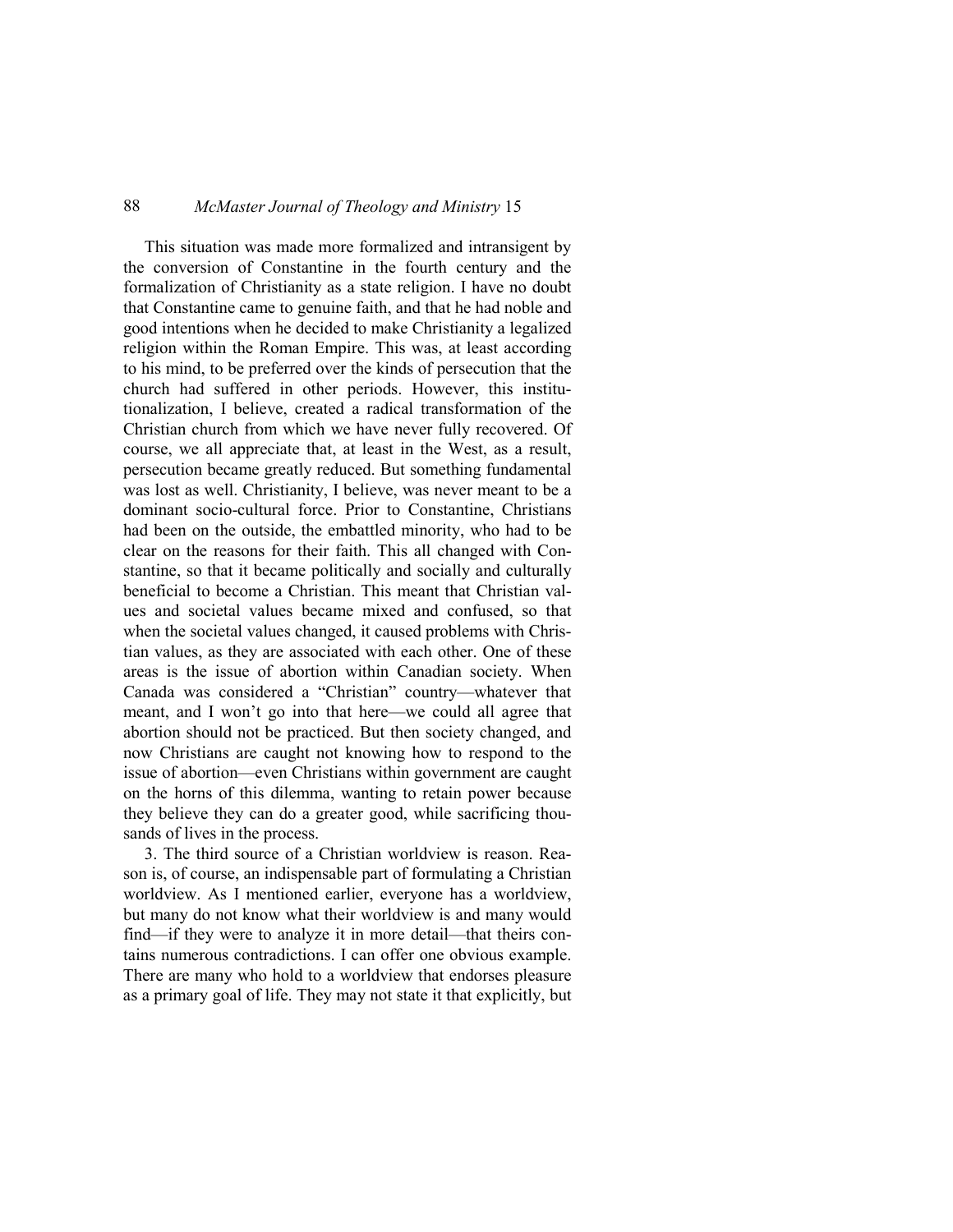they live their lives that way, engaging in all sorts of pleasurable activities, many of them to excess, to ensure that they get maximal pleasure. Many of these people may also hold to other values within their worldview, such as wealth, or good health. What they have not perhaps fully thought through is that to engage in the fulfillment of pleasure may mean that they will have less wealth or not as good health. I am less concerned to find the exact balance among these elements than to say that reason needs to be a part of formulating one's worldview, and especially a Christian worldview.

Christians have some of the same issues with the use of reason in their worldview. I will use an example that I must confess is perhaps particular to me, but that I think is, nevertheless, worth contemplating. Many Christians here in Ontario believe that they should support various Christian ministries through their financial contributions. They believe that they should give to their local church and that they should support other ministries as well. I think that Christian charity is a good thing. However, I recently read that apparently the typical Canadian only gives on average \$300 a year to charity. Religiously active people give more—about \$1,000 per year. To be honest with you, while I am pleased to see that religiously active people give more than those who are not active, \$1000 is not very much when you consider the financial needs of ministries. Many probably believe or even overtly state that they wish that they could give more. The fact of the matter is that many Canadians in Ontario, including a good number of Christians, also own and maintain cottages that they flee to every summer. I have not done a scientific study, but a number of years ago I read that very few cottages actually earn their owners any money, but instead are at best break-even ventures, with many of them being financial drains. How many of these Christians have examined the rationality of maintaining their cottages at a loss, when there are ministries that require their money? In this case, I think that there is a larger worldview proposition regarding my entitlement to rest or wanting to keep up with the Jones's or something like this that leads them into what I consider a glaring contradiction.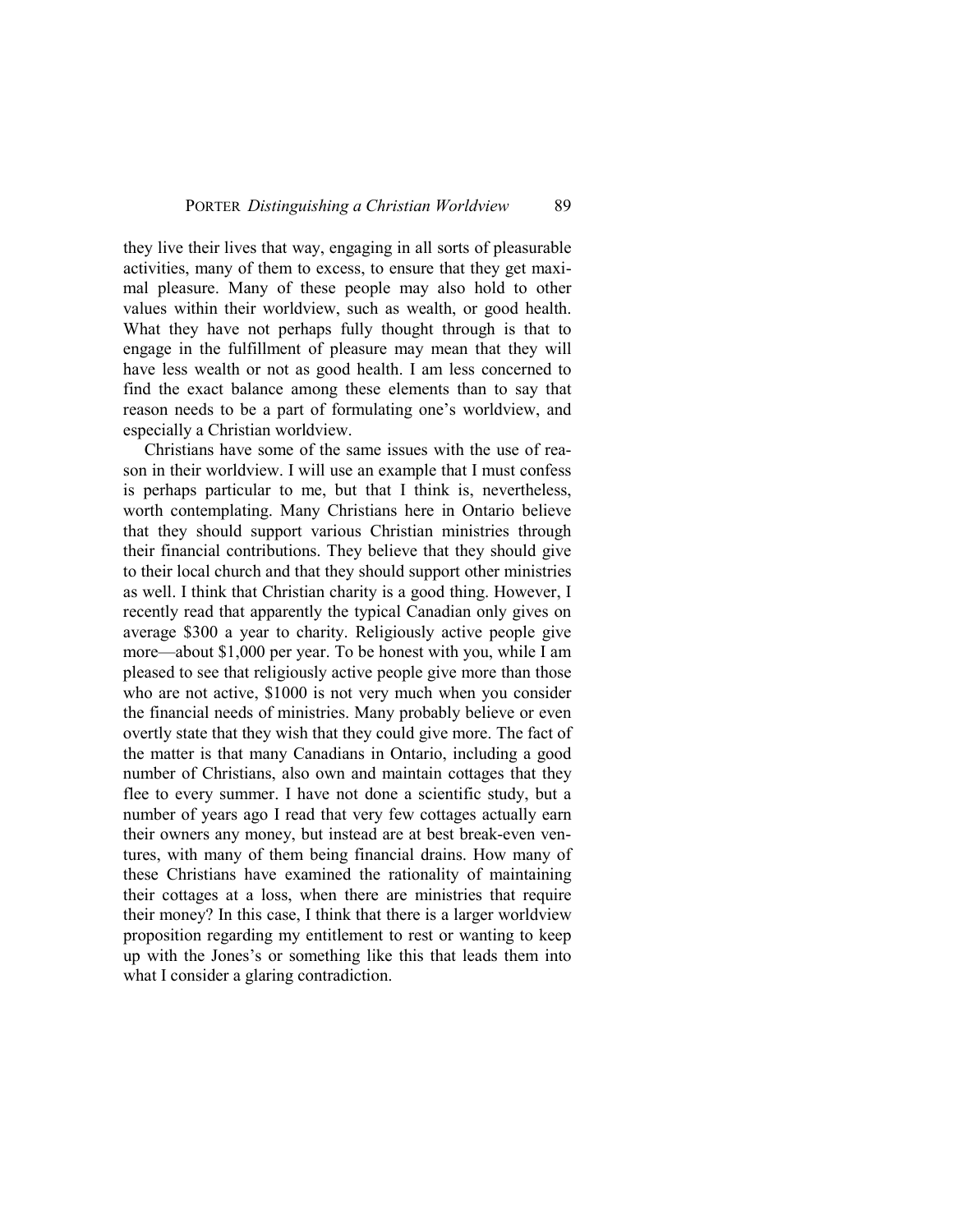4. The fourth source of a Christian worldview is experience. We are all sentient human beings so we participate in a variety of experiences every day. We get up in the morning and go to work or school and then interact with various people before we come home, and then do things around the house or go out again for an important meeting, before we retire for the night. Our lives are full of experiences. These experiences inevitably have an impact upon our lives—consciously or unconsciously. All of these experiences become a part of who we are and have an influence upon how we think of the world around us, that is, they have an impact upon our worldview. Experiences in and of themselves are usually not good or bad, except as we reflect upon, respond to, or act upon them in the course of our lives, and they influence our actions or beliefs. Sometimes these ways are appropriate and sometimes they are not.

One of the areas where we are perhaps most vulnerable is in relation to our own church experiences. These experiences can be many and varied. They include such things as the type of building that is appropriate for us to worship in, who leads our services of worship, what the composition of such a worship service entails, how the various components of this service are conducted (for example, do you feel compelled to stand up every time you sing, or can you stay seated sometimes?), how often you participate in communion, who can lead communion, the role of ordained and non-ordained clergy in your church. I could continue for quite some time. For those of us who have spent our lives in the Christian church, it is hard to get away from equating what goes on in church with what it must mean to have a Christian worldview. In other words, what happens at church is the way that these things should happen.

I am not ordained with any church, insofar as I hold formal ordination papers that credential me in a particular denomination. I however am actively engaged in ministry and in fact am the president of a Christian theological seminary—which itself constitutes a type of formal call to ministry. I am intentionally not ordained with any church in the traditional way for a simple reason—I do not believe that ordination as it has become used within the Christian church is either necessary or desirable—and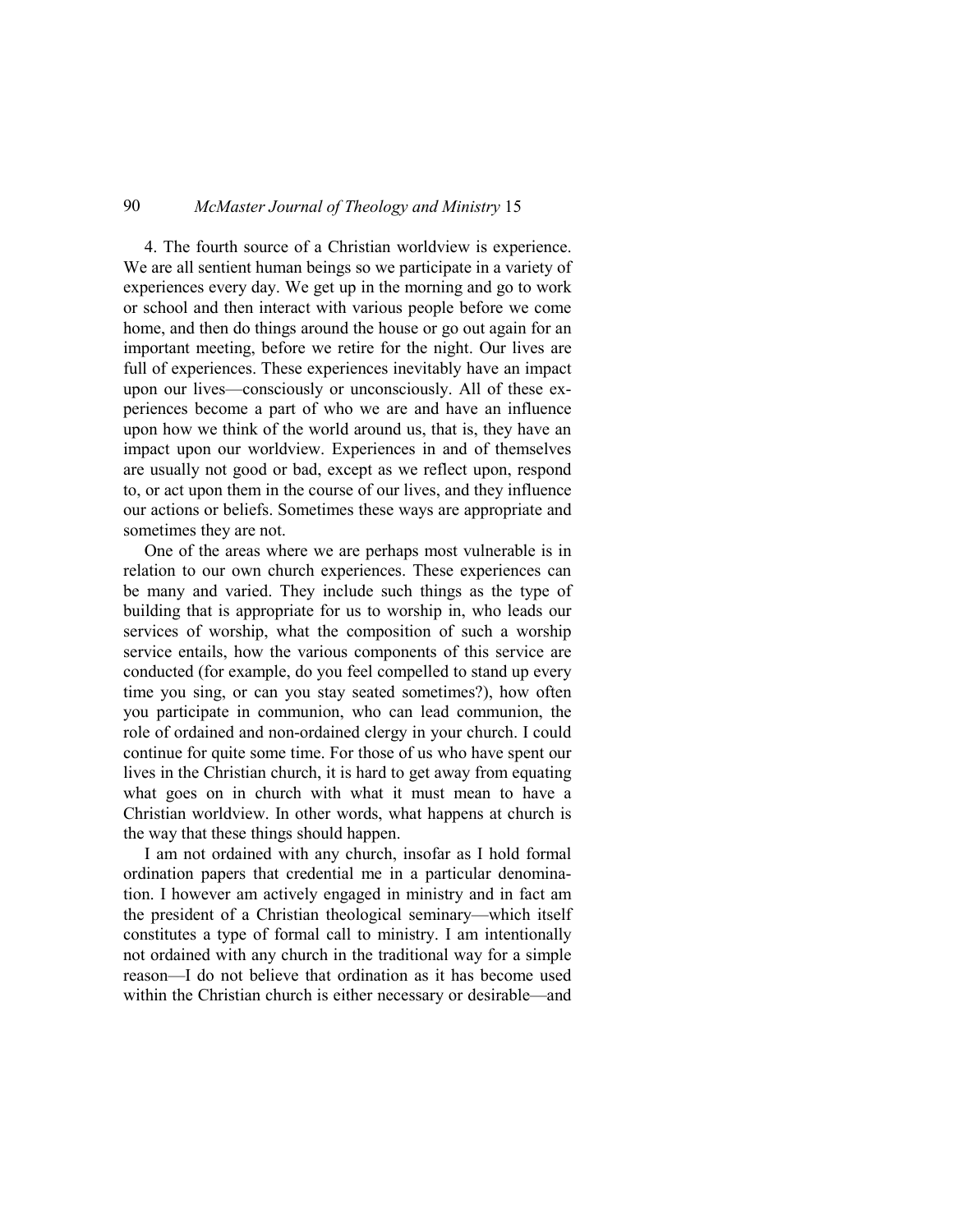probably not even biblically justifiable. I have come to this conclusion as a result of weighing both what the Bible says on such matters—and in fact the Bible says little to nothing about the idea of ordination as we traditionally practice it in the church—and on the basis of my Christian experience. My Christian experience is that I have been in churches where we did not have formally ordained clergy, and in those churches we all took a more active role in the work of ministry, because we knew that if we did not do these tasks, then the tasks would not get done. However, once we brought in an "ordained" pastor we all knew that we had hired someone to take care of all of these responsibilities, and so we needed to do less. I found in my own experience that ordination was a hindrance to ministry rather than a help. My view is that there are people who are "ordained" to particular tasks within the church (as I am recognized to function as President of McMaster Divinity College), as witnessed by the laying on of hands, and that when those tasks are accomplished then they are no longer "ordained" to that task. I will continue in my task as President of the College as long as the College wishes me to do so, but then I will no longer be "ordained" for that task. Our Christian experience usually tells us that to be a church we must have an "ordained" pastor, but is that correct? I doubt it. In fact, having ordination as we do in churches today may not even be biblical in the sense of prescribed by the Bible.

### *The Strata of a Christian Worldview*

Formulating a consistent and integral Christian worldview can be a lot of hard work, there is no doubt about that. The difficulties are caused by the amount of data and categories that one must integrate, and how they function in relation to each other. As a result, let me suggest that the best way to think about a Christian worldview is in terms of four levels or strata. These proceed from the most fundamental to the most practical elements of a Christian worldview.

1. The first stratum of a Christian worldview is what one believes about ultimate reality. When all is said and done, what do you think is the ground of being? This is the question of on-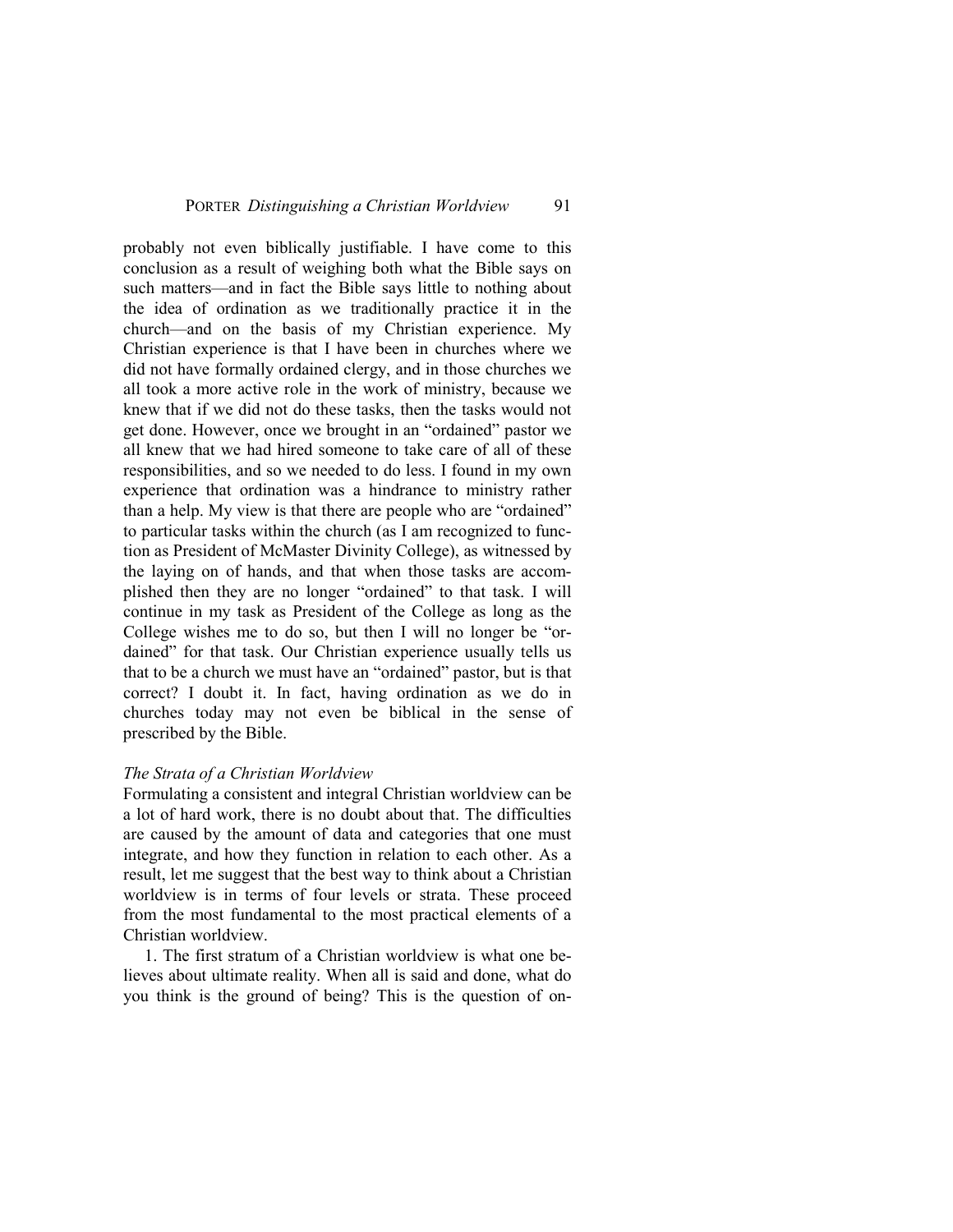tology or metaphysics. In other words, if someone were to ask you what would be the final determinative factor for grounding your worldview, what would this be? This is the most important stratum of the Christian worldview, as it has an influence upon every other element.

For Christians, the fundamental ground of their worldview is the fact that there is a God, and that this God chose to reveal himself in the incarnate Jesus Christ, and that this incarnate Jesus Christ lived for a short time with us before dying and being resurrected. I could say more, but you can see that this constitutes a fundamental element of a Christian worldview. At the end of the day, a Christian must be content that their worldview is consistent with God and that anything that they believe or do is consistent with his character and what he has revealed through his Bible, his Son Jesus Christ, and his continuing presence by means of the Holy Spirit. If there is some area of one's worldview that is out of harmony with this, then I think that one needs to take note, because that person probably does not have a consistent—to say nothing of a genuinely Christian—worldview. For example, if a person is engaging in certain activities that are inconsistent with the character of God—such as committing certain acts that are clearly proscribed by God—then one has an inconsistent Christian worldview.

Let me make clear, however, that there are many other possible (or at least purported) ontological bases for worldviews, and some of them are functionally, if not conceptually, held by Christians.

In contemporary society, materialism is probably as important or widespread a basis of a worldview as exists—even among Christians. Materialism is diametrically opposed to the Christian worldview. The God of the Bible and of Christianity is spirit and calls for spiritual connection and values, that is, connections and values that transcend and go beyond materialism. Materialism states that all that there is in the world is material substance. This material substance may take various forms, but when all is said and done it is still simply materialism, with the attendant values that people give to this materialism. Since I have stated this opposition rather boldly, some may wonder how it is that Chris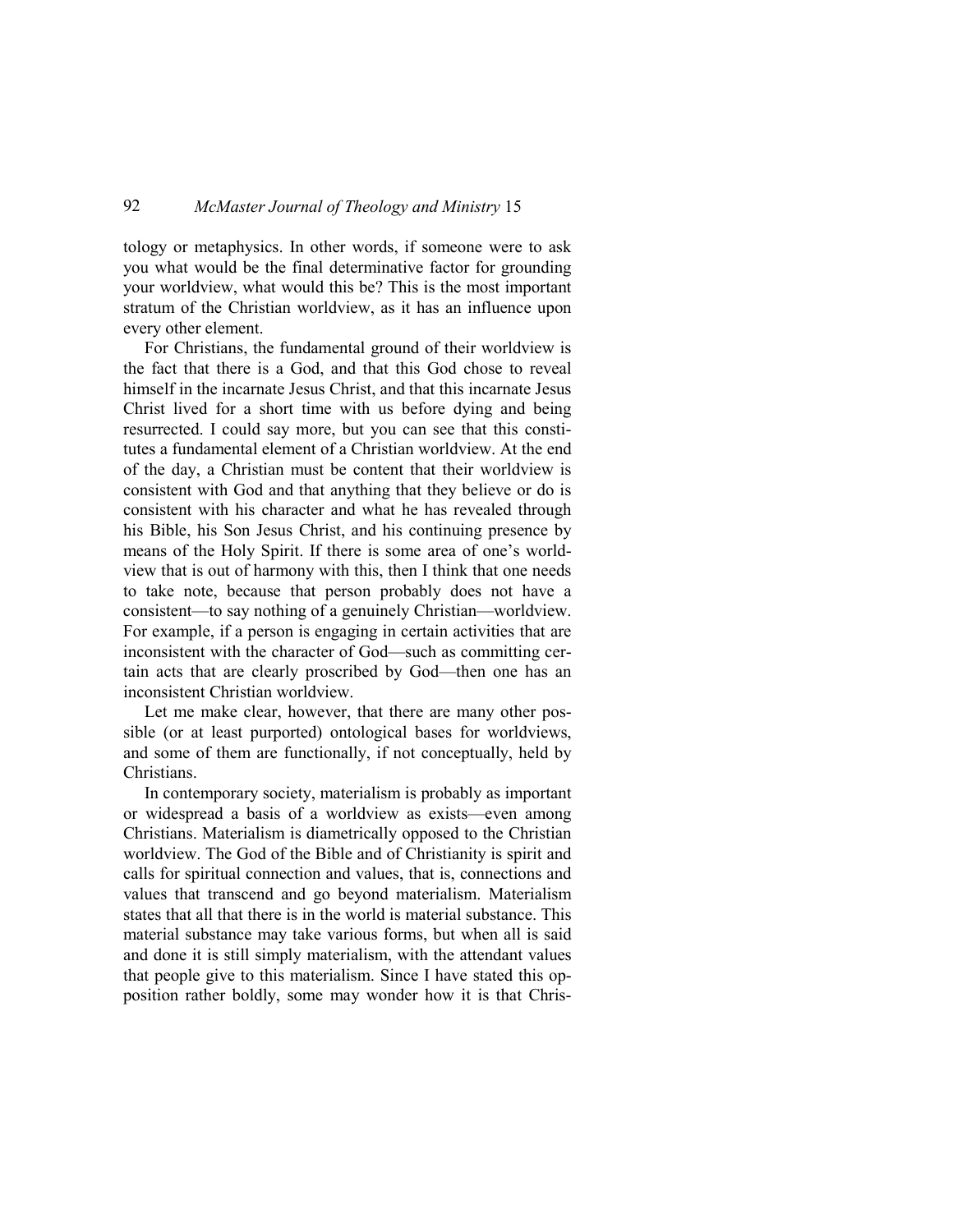tians could have functionally materialist worldviews. This is quite simple. I have heard, as an example, of a Christian businessman who states that he goes to church on Sunday but that he conducts his business Monday to Saturday as would any other businessman—with the goal of making as much money as he can. In other words, whereas God is given one day of the week, the rest of the days of the week are given to the accumulation of material things. This reveals that this person essentially believes that what is important in life—what has lasting value for him and is worth investing most of his time in—is materialism. This is an inconsistent Christian worldview.

Another candidate for a competing worldview is pleasure. Pleasure as a basis of a worldview takes a number of different forms. Of course, there is the kind of rampant hedonism that we associate with those whose lives are out of control, seeking pleasure in abuses of various types, whether it is substance abuse, sexuality, or the like. Most of those who maintain pleasure as the fundamental value in their worldview are not as obvious or as potentially destructive as this. But the pleasure principle is obvious nonetheless, when they structure their lives around the avoidance of anything unpleasant or painful and surround themselves with things that give them pleasure—whether that is automobiles, other people, food, comfort items, computers, phones, music, and the list can go on endlessly. For these people, despite what they may or may not say, fundamentally what gives them security and provides the basis of their lives is pleasure, and they will go to whatever lengths necessary to ensure that they have this pleasure. This too is the basis of an inconsistent Christian worldview.

There are other bases of worldviews as well. In fact, almost anything can become the basis of a worldview if it is the thing or person that someone focuses upon as the center of their existence. When all else is stripped away, this is the thing that they turn to for their meaning in life.

It is important, therefore, that we get our fundamentals in place for a Christian worldview. These fundamentals must include the personal God who has revealed himself to us, and to whom we stand accountable, not only on Sundays, but every day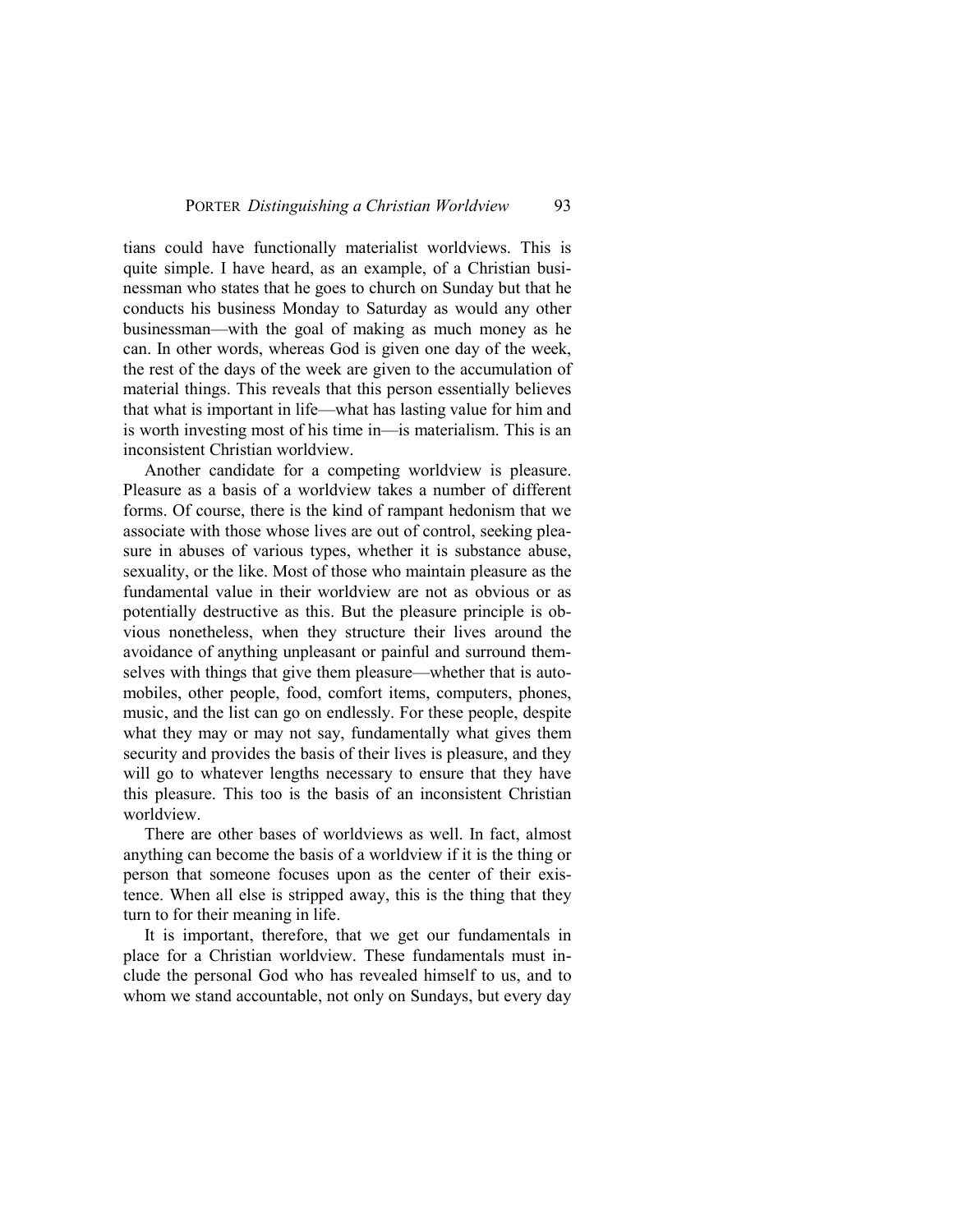and hour and minute of our lives—when we think we are being watched and when we think we are alone.

2. The second stratum of the Christian worldview is how it is that we access this Christian worldview. Once we have our fundamentals in place, we must also determine how we are going to determine what this worldview entails. This is the question of epistemology—how we know what we know. Christians are greatly aided in this, because our access to God involves twoway communication between God and humanity. God in fact has taken the initiating step and chosen to reveal himself to us as humans. As I mentioned above, he has chosen to do this by means of revealing himself directly, through the incarnation of his Son Jesus Christ, through his indwelling and abiding presence of the Holy Spirit, through his revealed word, and through nature. There is an abundance of ways that God has chosen to reveal himself to us. God has also made us, as human beings, capable of receiving this revelation and responding to it, so that our communication is reciprocal. We are able to respond to God through our thoughts, our prayers, our expressions of creativity, our emotions, and our actions. Rather than there simply being a static set of directives from God, this creates a dynamic dialogue, in which God communicates with us and we respond appropriately to him. As a result, we must be open to God's communication through not only one or a limited number of media, but through multiple media. I will not pretend that this is always or even ever easy, and we are probably all familiar with instances in which people have claimed to know what God is saying when they in fact clearly do not. This requires discernment and the exercise of our rational and other facilities, but it allows us to be in communication with God.

As with questions of essential substance, which we discussed first, there are also other competing models of how we know what we should know about a Christian worldview. The most widely recognized means of knowing is empiricism. Empiricism says that we know what we know through our senses, our sense of taste, touch, smell, hearing, and sight. There is a longstanding philosophical tradition in the Western world that places empiricism at the heart of what it means to know about the world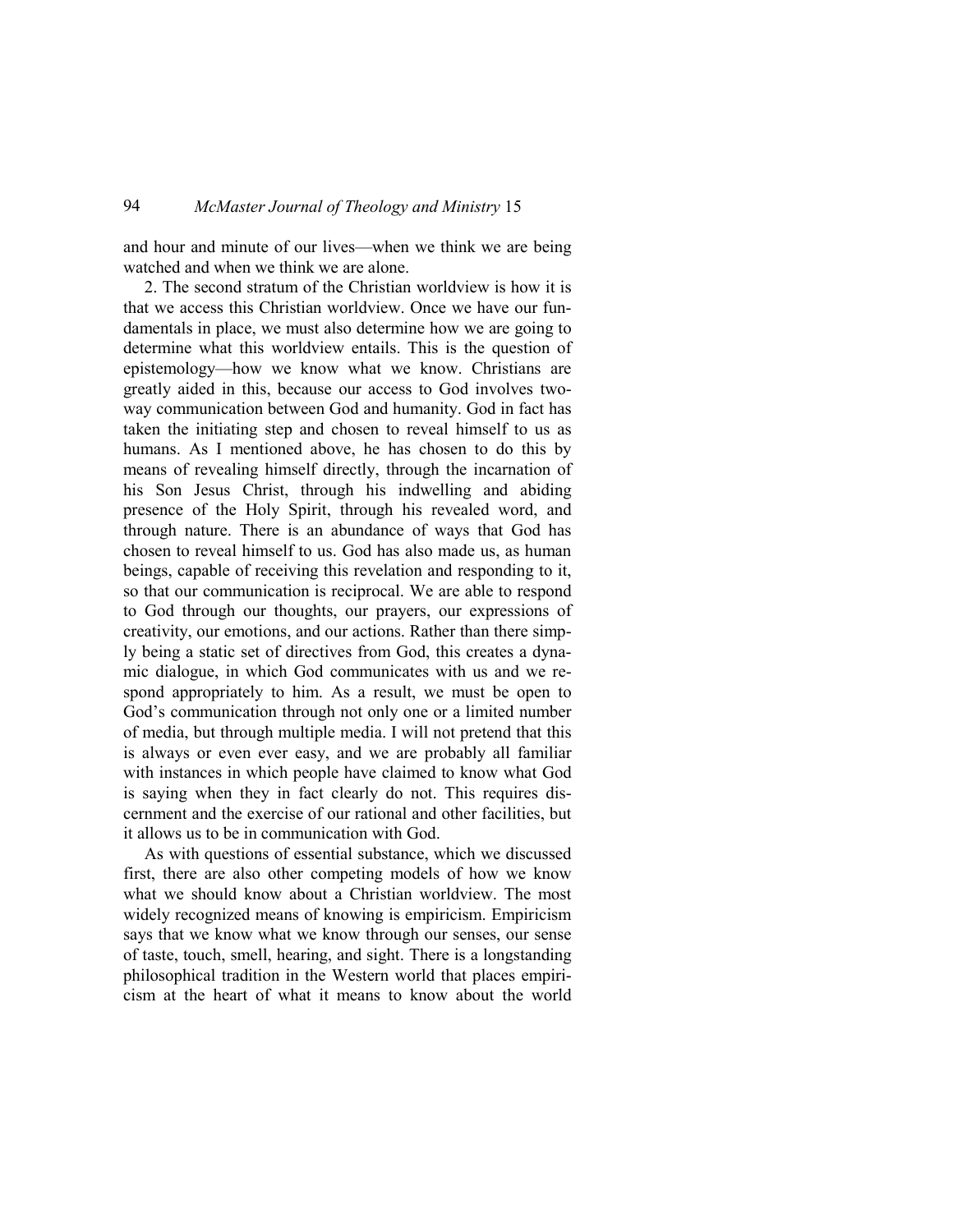around us. Empiricism has provided the basis of a number of different approaches to knowledge, from raw empiricism that says that all that we can know is given to us from our senses, to a combination of empiricism with other types of knowing, such as the knowledge of self-evident truths (such as  $2 + 2 = 4$ ). The problem is that our senses can mislead us. In fact, our senses often mislead us. We hear something and act on it, only to find out later that we didn't hear what we thought we did. More importantly than that, however, is the fact that empiricism only accesses the world around us, the material world, not the spiritual world, the world with which we need to be connected in order to be truly human and Christian.

On the opposite side from empiricists are those whose insights into reality come from some kind of inner feeling or emotion. The empiricist claims only to trust the senses, whereas there are others who only trust their inner feelings. They believe that they cannot trust anything except what their deepest feelings tell them. If they feel uncomfortable about something, then they will not act on it, even if they have no other indication that they should or should not. Most people probably are functional empiricists—that is, they act on what their senses tell them—but there are a number of people who act on the basis of their feelings or emotions—and we all probably at one time or another react to our feelings or emotion. Such people believe that they have some kind of knowledge that is mediated to them through their feeling process. The major problem here is that it is very difficult to test our inner feelings or emotions. As human beings, we are emotional and feeling beings, and these emotions and feelings need to be recognized and embraced as an essential part of what it means to be human. However, they are not necessarily a way to reliable knowledge of God. We all know instances when we had a particular set of feelings or someone told us that they simply "knew" that they were supposed to do something, where there was no way to engage in critical discernment because such feelings or emotions cannot be shared or examined by others—and they have proved to be wrong.

3. The third stratum of a Christian worldview is practical beliefs. Practical beliefs are the kinds of beliefs that we hold to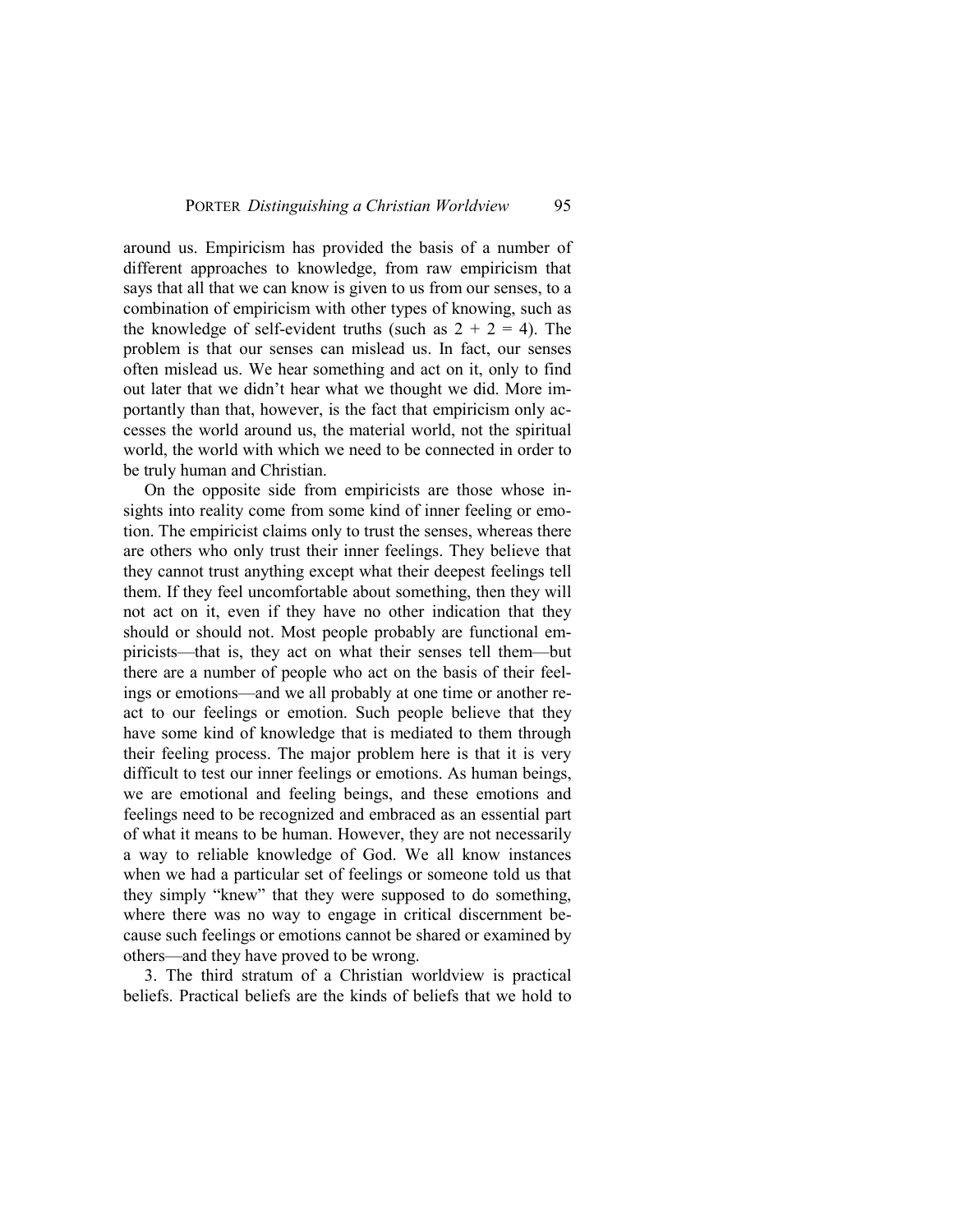that are put in place on the basis of our fundamental beliefs and how we arrive at this knowledge. Practical beliefs are generally good things if they are grounded in a Christian worldview in the other two strata that we have already discussed. If they are not formulated around our essential beliefs and knowledge, they can be quite harmful, because they will then be grounded on the basis of elements of a competing worldview.

4. The fourth stratum of a Christian worldview is practical behavior. Practical behavior is the outgrowth of the kinds of practical beliefs that we have. Practical behavior should be grounded in our practical beliefs, and our practical beliefs in our fundamental beliefs.

I treat the two, practical beliefs and behavior, together because they are closely related, but they can often become skewed and problematic.

For example, a reasonable practical belief, widely held even among Christians, is that one should be responsible for one's family and prepare for the future. This may seem like a reasonable practical belief, but I wonder how this relates to the more fundamental belief that God is the one who provides. The notion that God helps those who help themselves is not found in the Bible, but comes from the American Benjamin Franklin. I would contend that this is a clear instance where a cultural absolute has been confused with a tenet of a Christian worldview.

I was once invited to speak to the Board of Trustees of a wellknown Christian college. The Board members were sincerely interested in their institution and how they could support it and its mission. In the course of our discussion together, I asked how many of the Board members had actually sent their own children to the college, and only one or two raised their hands. In other words, only a couple of those who supported the college and wished for others to support it were willing to make the decision to send their own children. Only a few were willing or able to bring their fundamental beliefs and even practical beliefs into harmony with their practical behavior. I believe that these parents have an inconsistent Christian worldview, in which their practical beliefs and their practical behavior are in conflict. I suspect that many of us have similar conflicts.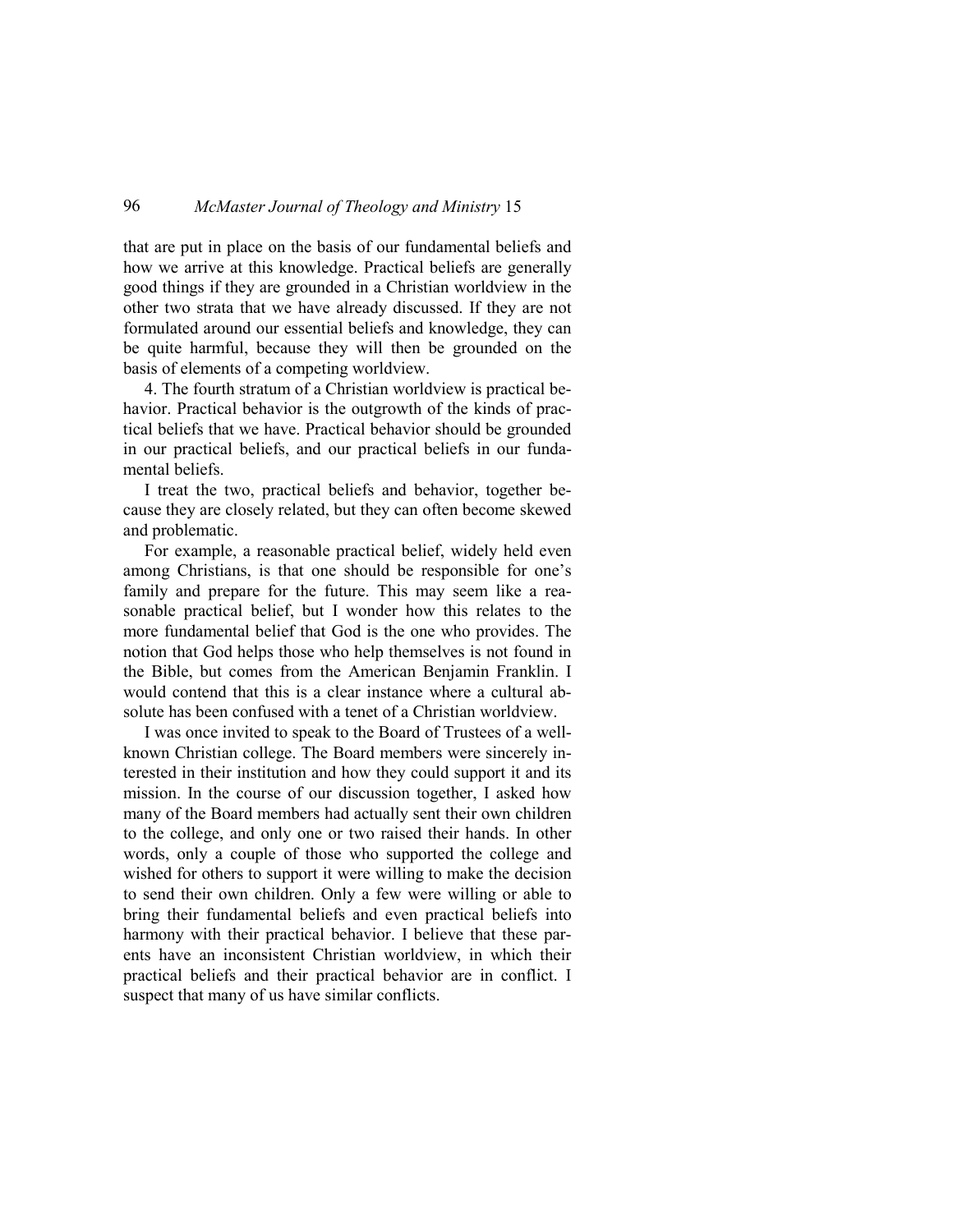All of these Board members had no doubt many good reasons for sending their children to provincial universities instead. The reasons sound good in the abstract—because some of the values seem to be good ones—but perhaps they are not such good reasons after all. A number of Christian parents these days send their children to provincial universities so that (supposedly) these children can get jobs when they graduate. Those parents are telling me that materialism is probably their most important belief. Other parents send their children to provincial universities so they can major in engineering or computer science or business so that they will not just get jobs but get jobs that provide economic security when they graduate. These parents are telling me several things. They are telling me not only that they are materialists, but that they are pragmatists. They believe that attending university is not about genuine education—that is, educating the mind so that the person can be a better informed and disciplined thinker—but about ensuring a particular kind of future security. I believe that this reveals an inconsistent Christian worldview that has fallen victim to the cultural absolutes of our day and age—that security, materialism, and pragmatism are the most abiding values.

Another reasonable practical belief is that one should provide means for encouraging and helping one's children to build up their faith through the course of their life. However, I have noticed within a number of Christian families that these practical beliefs and their practical behavior often come into conflict.

One of the concerns that all Christian parents have is that their children should grow up to accept Jesus Christ personally as their Savior. This is an important practical belief and results in all kinds of practical behavior, such as taking children to church, conducting Bible studies with them, and the like. However, what if I were to note that there are two behaviors that perhaps have a more important influence on whether the children of Christian parents remain faithful to their Christian roots than any other? If you perform one of the behaviors the children will stay faithful but if you do the other they will not. Would you not wish to participate in that?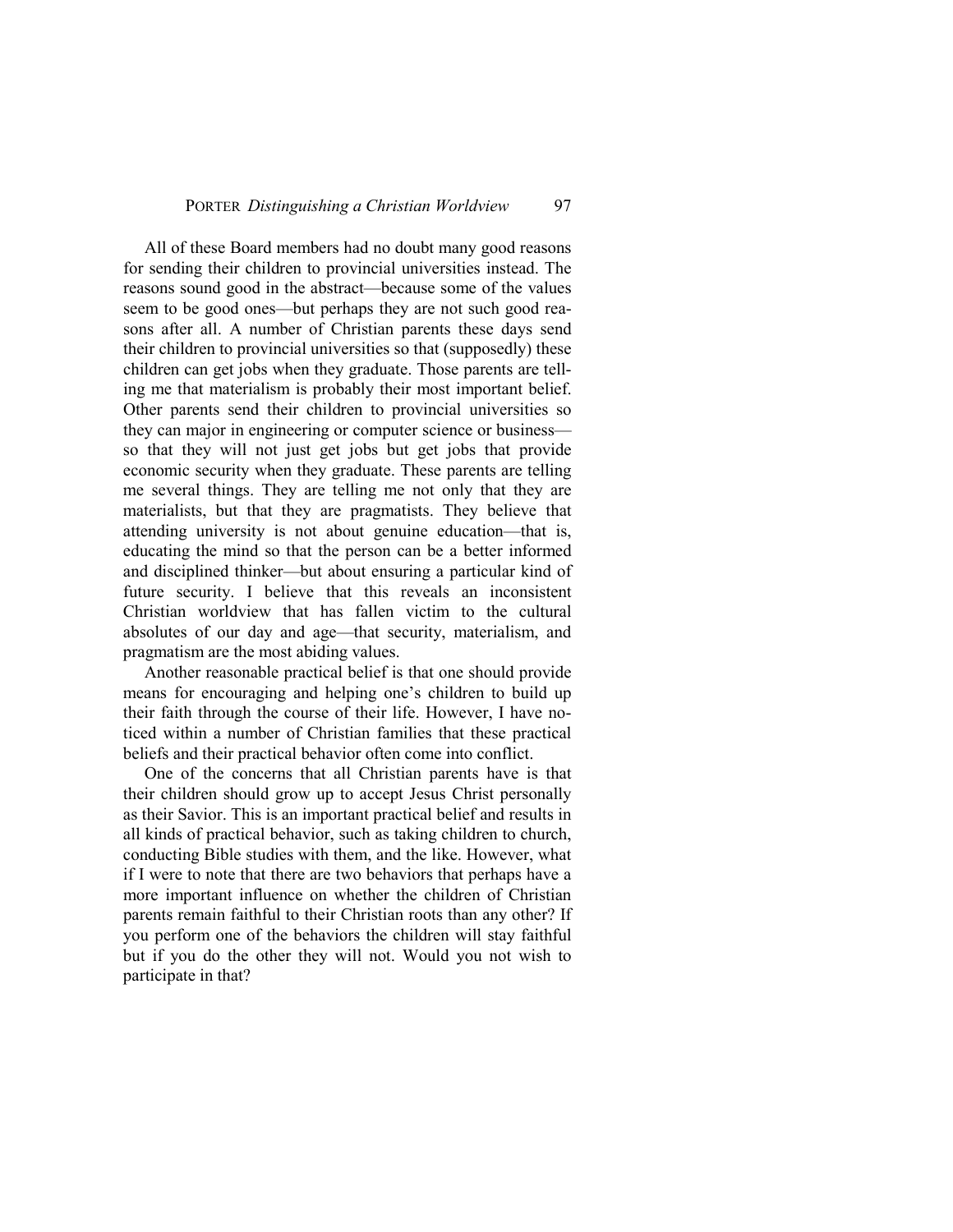Dr. John Patrick (in personal conversation) has told me that the statistics indicate that 80 percent of children who attend secular provincial universities will have their faith seriously, adversely affected, whereas 80 percent of children who attend a Christian university or college will remain true to their faith. I hope that these statistics are clear. I will repeat them in another way. If parents send their child to a provincial university, 4 out of 5 of these children will graduate with their faith in some way majorly compromised, whereas if parents send their child to a Christian university or equivalent, 4 out of 5 will remain true to the faith.

If these are accurate statistics—and I have every reason to believe that they are (as I have read similar statistics from other places)—then why are Christian parents not sending their children to Christian colleges and universities by the droves? Why, indeed, are they not sending their children to those Christian colleges and universities? Parents who do not send their children to such Christian institutions may be indicating that they have placed a cultural norm—pragmatism, employability, even materialism—ahead of other values such as reinforcing the faith of their children. I would argue that this may well indicate an inconsistent Christian worldview.

### *Conclusion*

Everyone has a worldview. Not everyone has an integrated and consistent worldview that provides conceptual guidance for the way they live. Christians are no exception. Christians also have a worldview—although not all of their worldviews are well integrated or even consistent. This is because Christians have often failed to examine the various sources and strata of a worldview. These sources and strata are essential components of every worldview—and will be a part of it whether one wishes to think about it or not—so it can only be to our best benefit to think deeply and hard about them. Along the way, what I have tried to emphasize is that often what are mistaken for elements of our worldview are cultural values that we believe constitute the firm basis of a worldview, that is, we mistake them as absolutes,